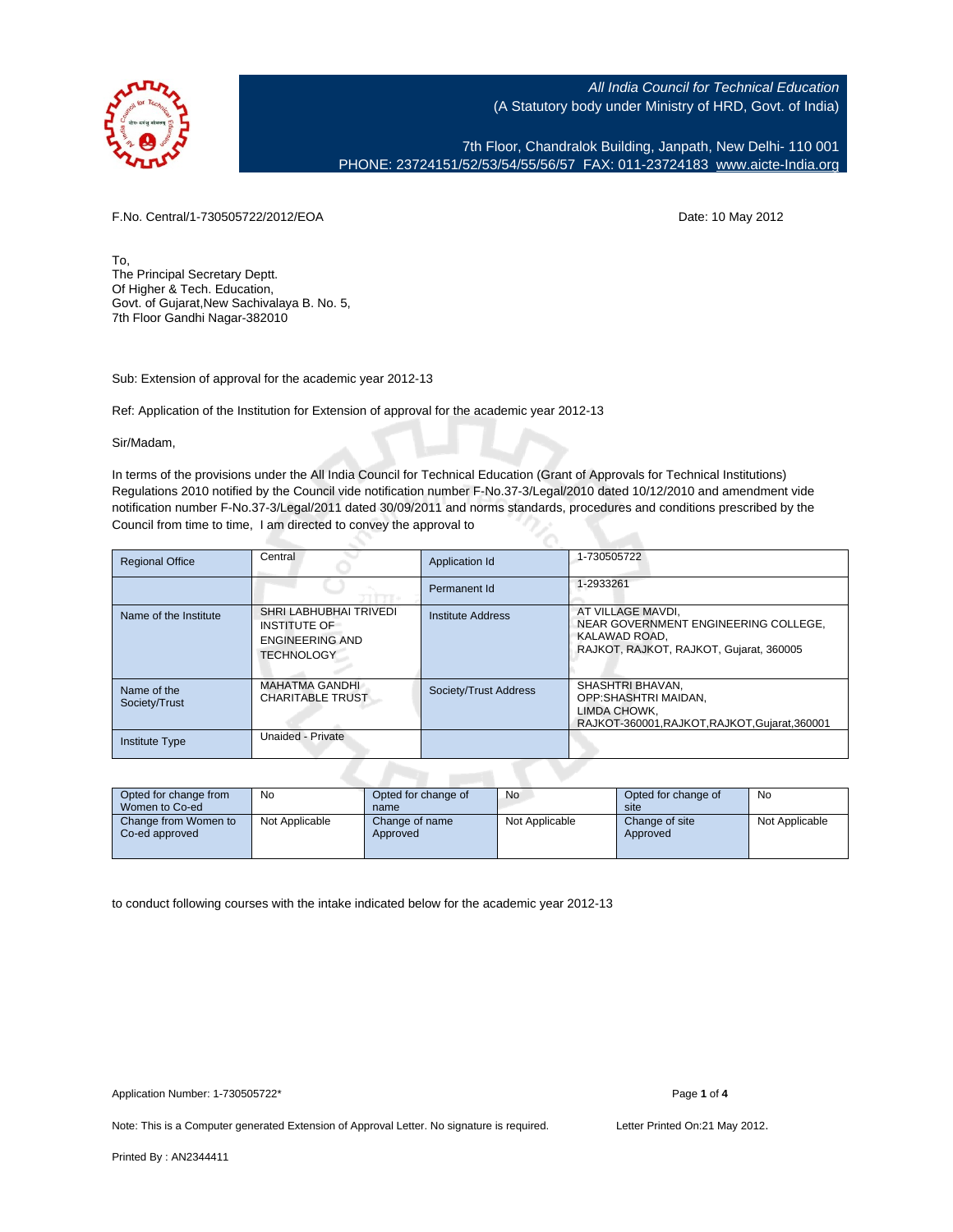7th Floor, Chandralok Building, Janpath, New Delhi- 110 001 PHONE: 23724151/52/53/54/55/56/57 FAX: 011-23724183 [www.aicte-India.org](http://www.aicte-India.org)

| Application Id: 1-<br>730505722                                             |                      | Cour<br>se                                                 |                                                                                                                           | Affiliating<br><b>Body</b>    |                                            |                |                              |                         |     |                       |
|-----------------------------------------------------------------------------|----------------------|------------------------------------------------------------|---------------------------------------------------------------------------------------------------------------------------|-------------------------------|--------------------------------------------|----------------|------------------------------|-------------------------|-----|-----------------------|
| Program                                                                     | Shi<br>ft            | Lev<br>el                                                  |                                                                                                                           | Full/Part Time                |                                            | Intake 2011-12 | Intake Approved for<br>12-13 | $\overline{\mathbf{g}}$ | PIO | Foreign Collaboration |
| <b>ENGINE</b><br><b>ERING</b><br><b>AND</b><br><b>TECHNO</b><br><b>LOGY</b> | 1st<br>Shi<br>ft     | UN<br>DE<br>R<br>GR<br>AD<br>UA<br>TE                      | <b>CIVI</b><br>L<br><b>ENG</b><br><b>INEE</b><br><b>RIN</b><br>G                                                          | <b>FULL TIME</b>              | Gujarat<br>Technologi<br>cal<br>University | 60             | 120                          | No                      | No  | No                    |
| <b>ENGINE</b><br><b>ERING</b><br><b>AND</b><br><b>TECHNO</b><br>LOGY        | 1st<br>Shi<br>ft     | <b>UN</b><br>DE<br>R<br>GR<br>AD<br>UA<br>TE               | <b>COM</b><br><b>PUT</b><br>ER<br><b>SCIE</b><br><b>NCE</b><br><b>AND</b><br><b>ENG</b><br><b>INEE</b><br><b>RIN</b><br>G | <b>FULL TIME</b>              | Gujarat<br>Technologi<br>cal<br>University | 60             | 60                           | No                      | No  | No                    |
| <b>ENGINE</b><br><b>ERING</b><br><b>AND</b><br><b>TECHNO</b><br><b>LOGY</b> | 1st<br>Shi<br>ft     | UN<br>DE<br>R<br>GR<br>AD<br>UA<br>TE                      | <b>ELE</b><br><b>CTR</b><br>ONI<br>CS&<br>COM<br><b>MUN</b><br><b>ICAT</b><br><b>ION</b><br><b>ENG</b><br>G               | <b>FULL TIME</b><br><b>CO</b> | Gujarat<br>Technologi<br>cal<br>University | 60             | 60                           | No                      | No  | No                    |
| <b>ENGINE</b><br><b>ERING</b><br><b>AND</b><br><b>TECHNO</b><br>LOGY        | 1st<br>Shi<br>ft     | <b>UN</b><br>DE<br>R<br><b>GR</b><br><b>AD</b><br>UA<br>TE | <b>MEC</b><br><b>HANI</b><br>CAL<br><b>ENG</b><br><b>INEE</b><br><b>RIN</b><br>G                                          | <b>FULL TIME</b>              | Gujarat<br>Technologi<br>cal<br>University | 120            | 120                          | No                      | No  | No                    |
| <b>ENGINE</b><br><b>ERING</b><br><b>AND</b><br><b>TECHNO</b><br>LOGY        | 1st<br>Shi<br>ft     | UN<br>DE<br>R<br>GR<br>AD<br>UA<br>TE                      | ELE<br><b>CTRI</b><br>CAL<br><b>ENG</b><br><b>INEE</b><br><b>RIN</b><br>G                                                 | <b>FULL TIME</b>              | Gujarat<br>Technologi<br>cal<br>University | 0              | 60                           | No                      | No  | No                    |
| <b>ENGINE</b><br>ERING<br><b>AND</b><br><b>TECHNO</b><br>LOGY               | 2n<br>d<br>Shi<br>ft | <b>DIP</b><br>LO<br>МA                                     | <b>MEC</b><br><b>HANI</b><br>CAL<br><b>ENG</b><br><b>INEE</b><br><b>RIN</b><br>G                                          | <b>FULL TIME</b>              | Gujarat<br>Technologi<br>cal<br>University | 0              | 60                           | No                      | No  | No                    |

Application Number: 1-730505722\* Page **2** of **4**

Note: This is a Computer generated Extension of Approval Letter. No signature is required. Letter Printed On:21 May 2012.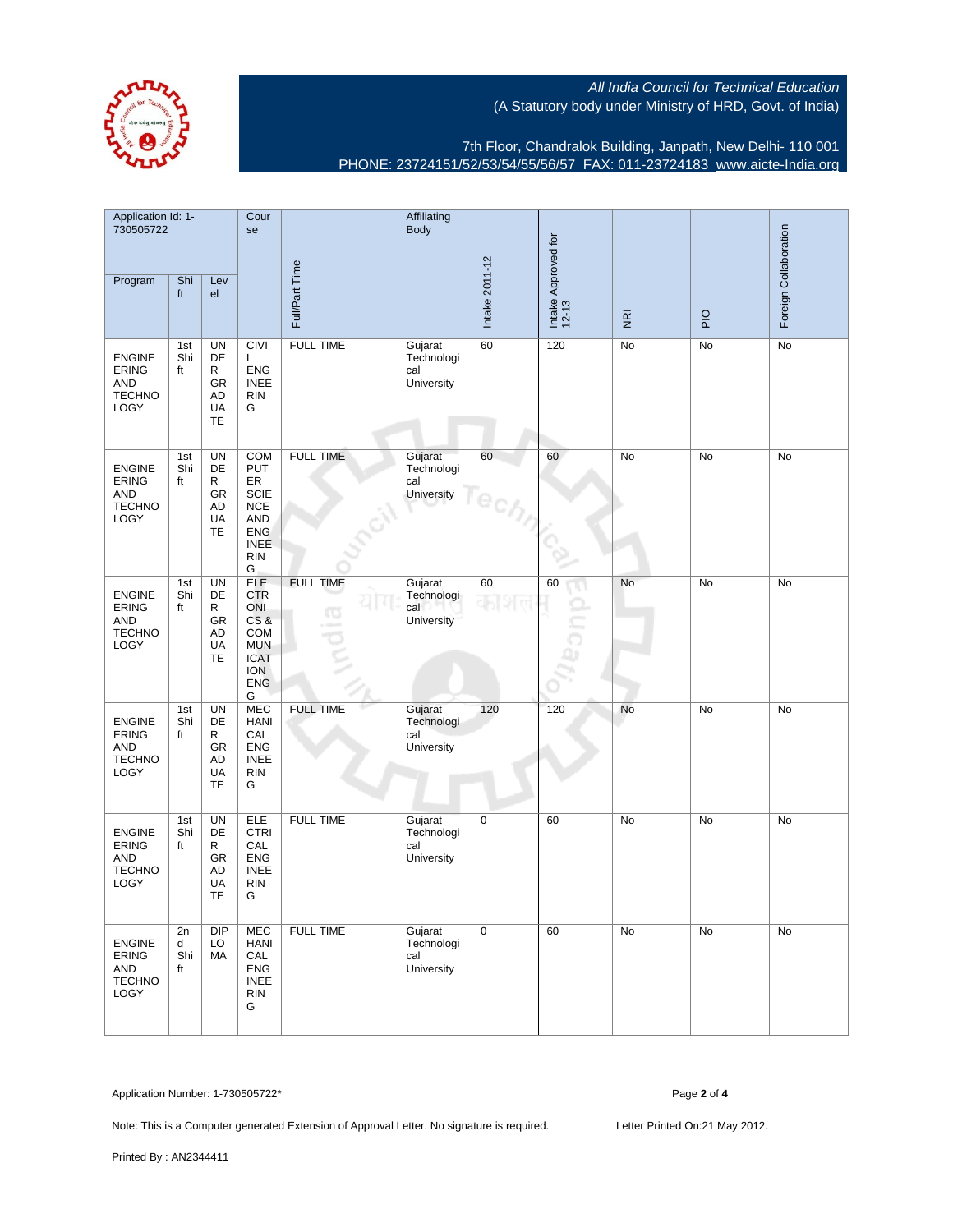

7th Floor, Chandralok Building, Janpath, New Delhi- 110 001 PHONE: 23724151/52/53/54/55/56/57 FAX: 011-23724183 [www.aicte-India.org](http://www.aicte-India.org)

| Application Id: 1-<br>730505722<br>Program                    | Shi<br>ft            | Lev<br>el              | Cour<br>se                                                       | jime<br>⊢<br>Full/Part | Affiliating<br>Body                               | $2011 - 12$<br>Intake | Approved for<br>Intake<br>12-13 | $\overline{g}$ | $\frac{1}{2}$ | Foreign Collaboration |
|---------------------------------------------------------------|----------------------|------------------------|------------------------------------------------------------------|------------------------|---------------------------------------------------|-----------------------|---------------------------------|----------------|---------------|-----------------------|
| <b>ENGINE</b><br><b>ERING</b><br>AND<br><b>TECHNO</b><br>LOGY | 2n<br>d<br>Shi<br>ft | <b>DIP</b><br>LO<br>МA | <b>CIVI</b><br>┕<br><b>ENG</b><br><b>INEE</b><br><b>RIN</b><br>G | <b>FULL TIME</b>       | Gujarat<br>Technologi<br>cal<br><b>University</b> | $\mathbf 0$           | 60                              | No             | <b>No</b>     | No                    |

The above mentioned approval is subject to the condition that SHRI LABHUBHAI TRIVEDI INSTITUTE OF ENGINEERING AND TECHNOLOGY shall follow and adhere to the Regulations, guidelines and directions issued by AICTE from time to time and the undertaking / affidavit given by the institution along with the application submitted by the institution on portal.

In case of any differences in content in this Computer generated Extension of Approval Letter, the content/information as approved by the Executive Council / General Council as available on the record of AICTE shall be final and binding.

Strict compliance of Anti-Ragging Regulation:- Approval is subject to strict compliance of provisions made in AICTE Regulation notified vide F. No. 37-3/Legal/AICTE/2009 dated July 1, 2009 for Prevention and Prohibition of Ragging in Technical Institutions. In case Institution fails to take adequate steps to Prevent Ragging or fails to act in accordance with AICTE Regulation or fails to punish perpetrators or incidents of Ragging, it will be liable to take any action as defined under clause 9(4) of the said Regulation.

**(Dr. K P Isaac)**

Member Secretary, AICTE

Copy to:

- **1. The Regional Officer,** All India Council for Technical Education Tagore Hostel-2, Shamla Hills Bhopal-462 002, Madhya Pradesh
- **2. The Director Of Technical Education,** Gujarat
- **3. The Registrar,** Gujarat Technological University
- **4. The Principal / Director,** SHRI LABHUBHAI TRIVEDI INSTITUTE OF ENGINEERING AND TECHNOLOGY AT VILLAGE MAVDI, NEAR GOVERNMENT ENGINEERING COLLEGE, KALAWAD ROAD, RAJKOT,

Application Number: 1-730505722\* Page **3** of 4

Note: This is a Computer generated Extension of Approval Letter. No signature is required. Letter Printed On:21 May 2012.